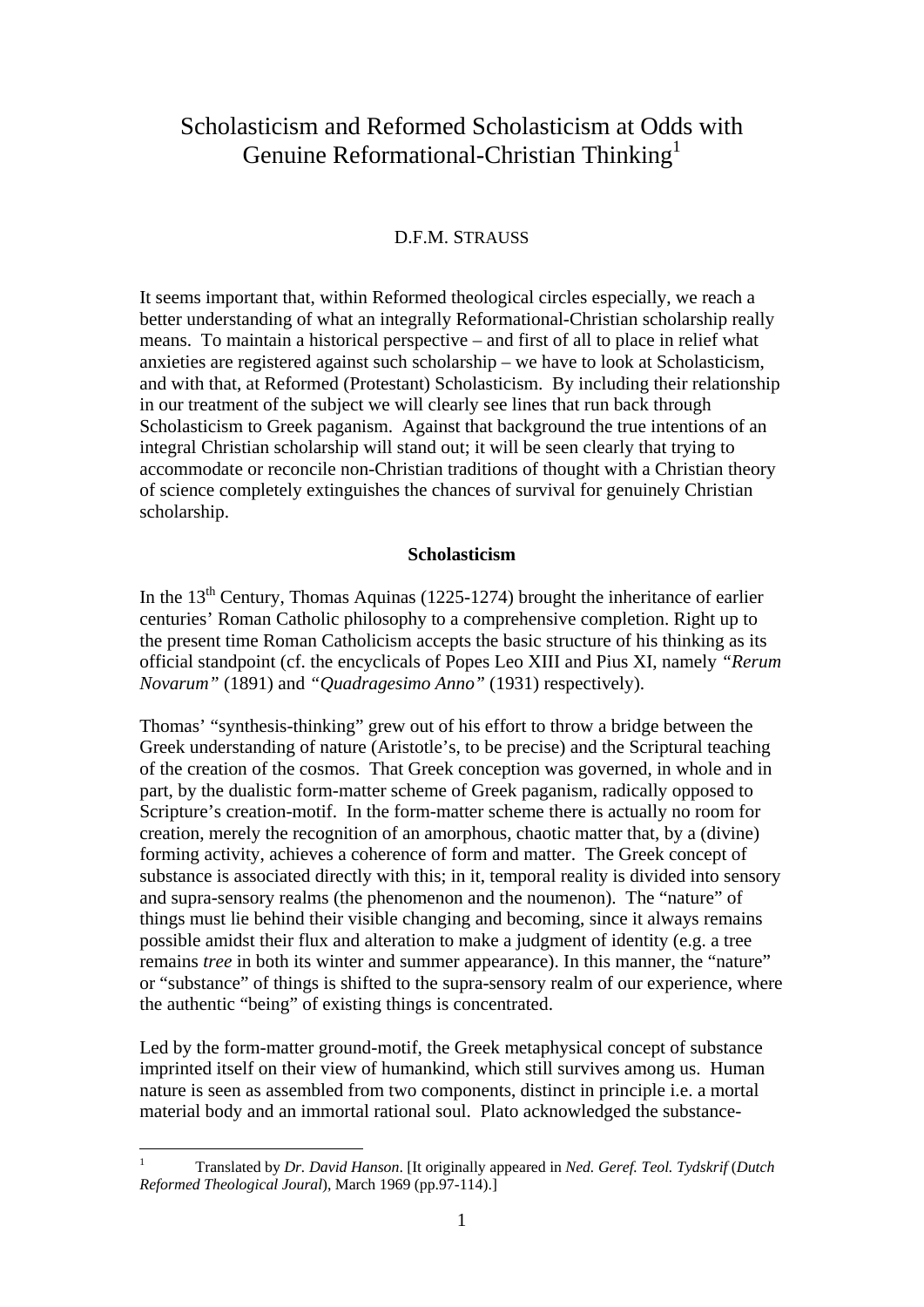character of only the soul-part of the human being, considering that the body was merely its "tool".<sup>2</sup> According to Aristotle, form is the divine, higher principle that is embedded in non-divine, chaotic matter as its "essential nature". For him, neither soul nor body is substance; however, together they do indeed make up a substantial unity in which the soul figures as the "essential form".<sup>3</sup> The active "nous" (general principle of thought) that makes itself busy in human thinking from the outside, is certainly a substance for Aristotle, but it has a supra-individual character.<sup>4</sup>

Thomas Aquinas tried to accommodate this dualism to the Christian religion, but in doing so, he robbed the central Scriptural ground-motif, namely: creation, fall into sin and salvation by Christ Jesus in the communion of the Holy Spirit, of its lifeencompassing, all-controlling power. The psycho-creationist standpoint of Scholasticism further accentuated the Greek soul-body dualism by demanding the independence of the human body, as substance, over against the soul. While Aristotle had taught that the soul was implanted in the body from without (but did not see the body as substance), for Scholasticism it had to be a substance, since only when the human body was readied by a so-called organic life-principle, was God able, by special creative act, to permit the soul's entry into that prepared bodily substance. This understanding is a necessary consequence of the orthodox-Scholastic standpoint that the soul is "indestructible" (so, must always exist as actual substance in the human composite.) On this account, the attempt to reconcile the Greek form-matter scheme with the Scriptural doctrine of creation brought the Greek dualism itself into sharper relief in Scholastic thought: the inescapable problem it confronts is how to understand the substantial unity of the human being if we have to view it as an assemblage of two independent substances i.e. body and soul. We cannot find a third (unity-)factor as a last resort to protect the real survival of the two substances. In consequence, the soul's "indestructibility" forced Thomas' original conception of the substantial bond of soul and body, to let go of the independent status of the body alone.<sup>5</sup>

By stowing away this dualism within the Christian creation-motif, the integral (lifecomprehending) character of *fall into sin* and *salvation* were lost. In agreement with the Greek view of human nature which found the non-divine in the earthly matter of the body, Scholasticism found the source of sin in humankind's "lower desires". Sin thus brings human lust into rebellion against our natural reason which actually ought to be in control, but is wounded (but not radically perverted) by the fall. Human nature has been robbed by the fall of its supernatural gift of grace, namely faith, which is restored to us through Christ and the church (itself a supernatural perfect institution of grace).

<sup>&</sup>lt;sup>2</sup> Cf. Plato's dialogue: *Timaeus*, in which he presents his mature opinion of the matter.  $\frac{3}{2}$  Aristotle defines this in Pk. II of De Arima in this way: "It must follow, then that so

<sup>&</sup>lt;sup>3</sup> Aristotle defines this in Bk. II of *De Anima* in this way: "It must follow, then, that soul is substance in the sense that it is the form of a natural body having in it the capacity of life". Tr. RD Hicks, Cambridge, 1907, p.49.

<sup>&</sup>lt;sup>4</sup> *De Anima* (tr. RD Hicks), p.135: "But this intellect has no intermittence in its thought. It is, however, only when separated that it is its true self, and this, its essential nature, alone is immortal and eternal." 5

<sup>&</sup>lt;sup>5</sup> Cf. Thomas' *Summa Contra Gentiles*, Ch. 68: "...the soul by its essence gives life to the body" from which it appears that the body cannot maintain its real existence over against the "indestructibility" soul. (Translation cited from *Basic Writings of Saint Thomas Aquinas,* Vol. II, by Anton C. Pegis, New York, 1945, p. 122).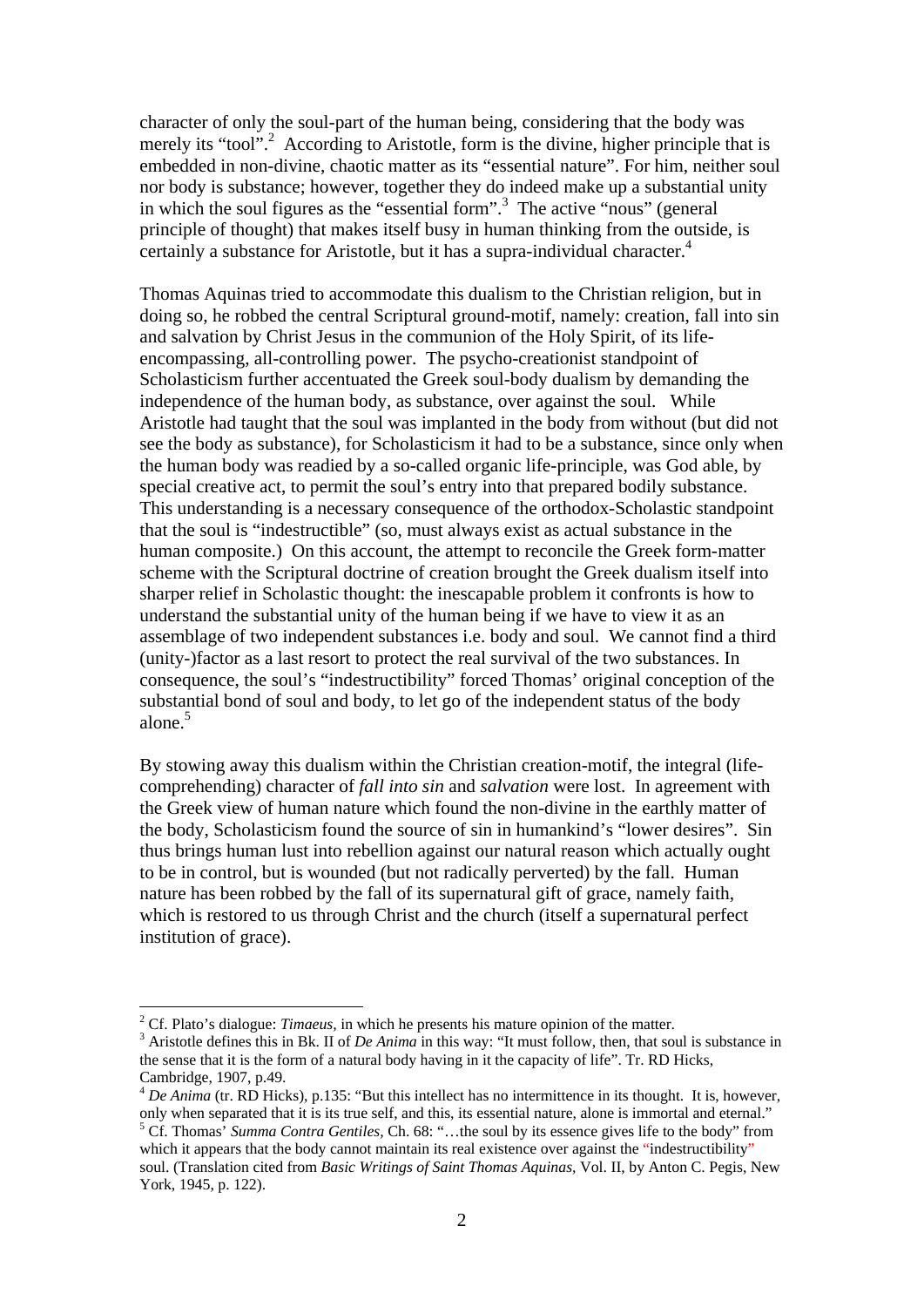Here, then, we arrive at the result of the Scholastic attempt to accommodate the Greek understanding of nature and the Biblical ground-motif, namely the false nature-grace motif, which didn't just control the Thomistic understanding of human nature, but in fact lay at the foundation of Scholastic thought in its every facet. The whole of life is divided between two territories: the natural sphere – where the state, being the highest community in the so-called temporal order, must lead humankind to the highest rung of morality (the same purpose ascribed to it by Aristotle), which in turn forms the lower threshold of the supernatural sphere of grace where the church leads it to perfection (holy *form-*perfection).

This nature-grace motif of Roman Catholicism gave Thomas a "simple" formula by which to distinguish theology and philosophy (in contrast to Augustine, who united them). Philosophy, as an autonomous science, should receive sufficient light from our natural reason; only theology can be called *Christian* since it investigates the revealed doctrines of grace in Scripture. Therefore, philosophy may propose nothing that conflicts with those supernatural doctrines of grace – a notion that comes directly out of Aristotle, who treats every science as subjected to metaphysical knowledge of god (3rd book of the Metaphysica, Ch. II). The consequence is Scholasticism's reverence for theology as "Regina Scientiarum" (queen of the sciences). (Contrast with this Abraham Kuyper's words in the *Heraut* of 18<sup>th</sup> June, 1893 (no. 808): "Still they tell us that Theology is Queen of the sciences…There are no underdogs in science, and there is no science that lays down the law as if it were queen. The one who reigns alone, also in science, and sets his laws down there, the one who gave his ordinances for human thought and for the conscious life, is the God of truth".

On Scholastic grounds there can be no mention of a Christian science alongside theology – a view that is incontrovertibly decided by the Roman Catholic groundmotif of nature and grace (which also determines how we see the relation between theology and philosophy).

## **Reformed (or Protestant) Scholasticism**

Resistance to the tension (dialectic) within Scholasticism's nature-grace ground-motif first appeared in the train of William of Ockham's late Scholastic nominalism. Nature here is no longer seen as a threshold for grace but as its opponent. For Ockham, this led to the acceptance of two kinds of truth, for (as Vollenhoven noticed) "what Ockham rejected as a philosopher, he accepted as a believer" – the opposition of nature and grace! Though Luther could not accept this explicit dualism, and to a certain degree overcame Ockhamistic dualism, he could not escape it entirely. This appears mainly in his starting with the Ockhamist statement of the problem as to whether Scripture stands on the ground of law or within the sphere of spiritual life that surpasses the law. This background dualism lies beneath his opposition of law to gospel – gospel freedom throws the law aside, frees us from the law. The biblical truth proclaims otherwise: that Christ frees us from slavery to sin and brings us into obedience to the law. Luther's own words "I am of Ockham's school" demonstrate his affinity with nominalism.

Calvin might perhaps have broken completely with this persistent dualism, but from lack of a Scripturally-impregnated ontology, he too was unable to free himself from Scholastic vestiges. One thinks specifically of his view of the soul-body connection.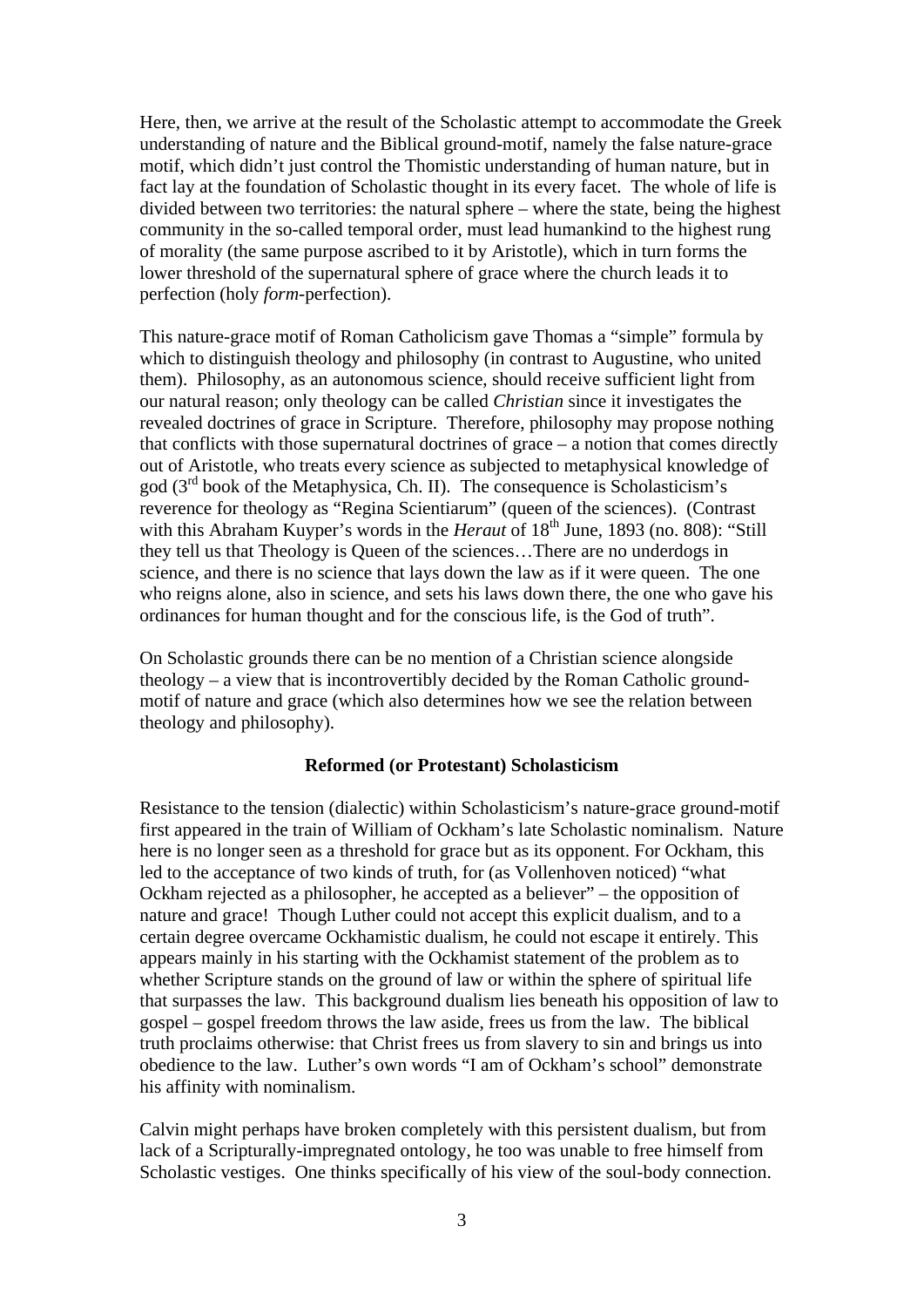The human being he understands to consist of body and soul, but he thinks of the soul as an immortal (though created) "being" "that is the noblest part of man".<sup>6</sup> The soul is placed within the body where it "dwells as in a house" though, when it "is freed from the prison of the flesh", finds in God "its abiding comforter".<sup>7</sup> Soul and body come eventually to stand as independent realities over against each other (Cf. where Calvin writes: "Therefore distinct things can be said about the soul that are in no way applicable to the body, and about the body on the other hand, that do not apply in any way to the soul."<sup>8</sup>) This dualism, which never completely takes in the *unity* of the human being, is likewise of Greek origin. Under the primacy of the form-motif, the Greeks already taught that the soul is the "noblest" part of our being, as compared with its less worthy (and non-divine) material-body. (When this, so-called, less worthy material-body came to be seen after the coming of Christ as the seat of sin, the Mediaeval ascetic-ideal and monastic existence were born.) Compare further just the dualistic view of humankind entertained by Orphism (with its special accent upon light and darkness). In that tradition, light is associated with the stars and darkness with the dark earth. The immortal human soul originated in a luminous heaven. When the soul fell to earth it was placed within a dark body as if in a prison or grave, and can only return cleansed to its heavenly home after a cycle of reincarnation. This agreement with Orphism is clear in Calvin. It's only with fine "adjustment" that this dualism can be accommodated within the framework of Scripture's starting point<sup>9</sup>, despite the fact that Calvin genuinely thinks from out of the integral Scriptural ground-motif of creation, fall into sin and redemption (the ground motif that forms the central thrust of his *Institutes* and reappears too in the divisions of the *Belgic Confession,* compiled in 1561 by Guido de Bres from Calvin's *Institutes.* 

Calvin's reformational line was quickly pushed aside by so-called Reformed or Protestant Scholasticism because it had still realised no inner philosophical reformation. Under Melanchthon's influence there has ever since existed a Protestant Scholasticism (distinct from that of Rome) "adapted" to the reformational theology.

Where Roman Scholasticism still saw reason as the relatively autonomous foundation for grace, Reformed Scholasticism wanted to restore the Biblical "connection", yet without truly honouring the life-encompassing reformational principle that Christ is King over the whole of human life, since that "connection" with Scripture is understood only in a narrow religious (faith-) sense. This means that the activity of human *natural reason* (so-called) has to be led by the "light of Scripture". The "connection" implies then that non-Reformed philosophy and the special sciences must be "adapted" to the "light of Scripture" as theology ("queen of the sciences") delivers those "Biblical principles" to which they are subjected. There must be no thought of an inner reformation of philosophy and of the non-theological special sciences (scholarship).

The tempered (adjusted) dualism of Scholasticism would soon show itself in a new dualism within Reformed-Scholastic circles. Kuyper shows us in this connection, as it were, a double dualism in that he first thinks within the tension between a truly Reformational pull (Cf. above all his *Calvinism*) from the one side, and a Reformed-

<sup>&</sup>lt;sup>6</sup> Calvin, J.: *Institutie*, Vol I, tr. A. Sizoo, Delft, p.173.<br><sup>7</sup> *Ibid.* 

*r Ibid.*<br><sup>8</sup> *Ibid.* p. 523.

<sup>&</sup>lt;sup>9</sup> Cf. *Ibid.* p. 181: "...as the spirit is given by God and, leaving behind the flesh, returns to Him..."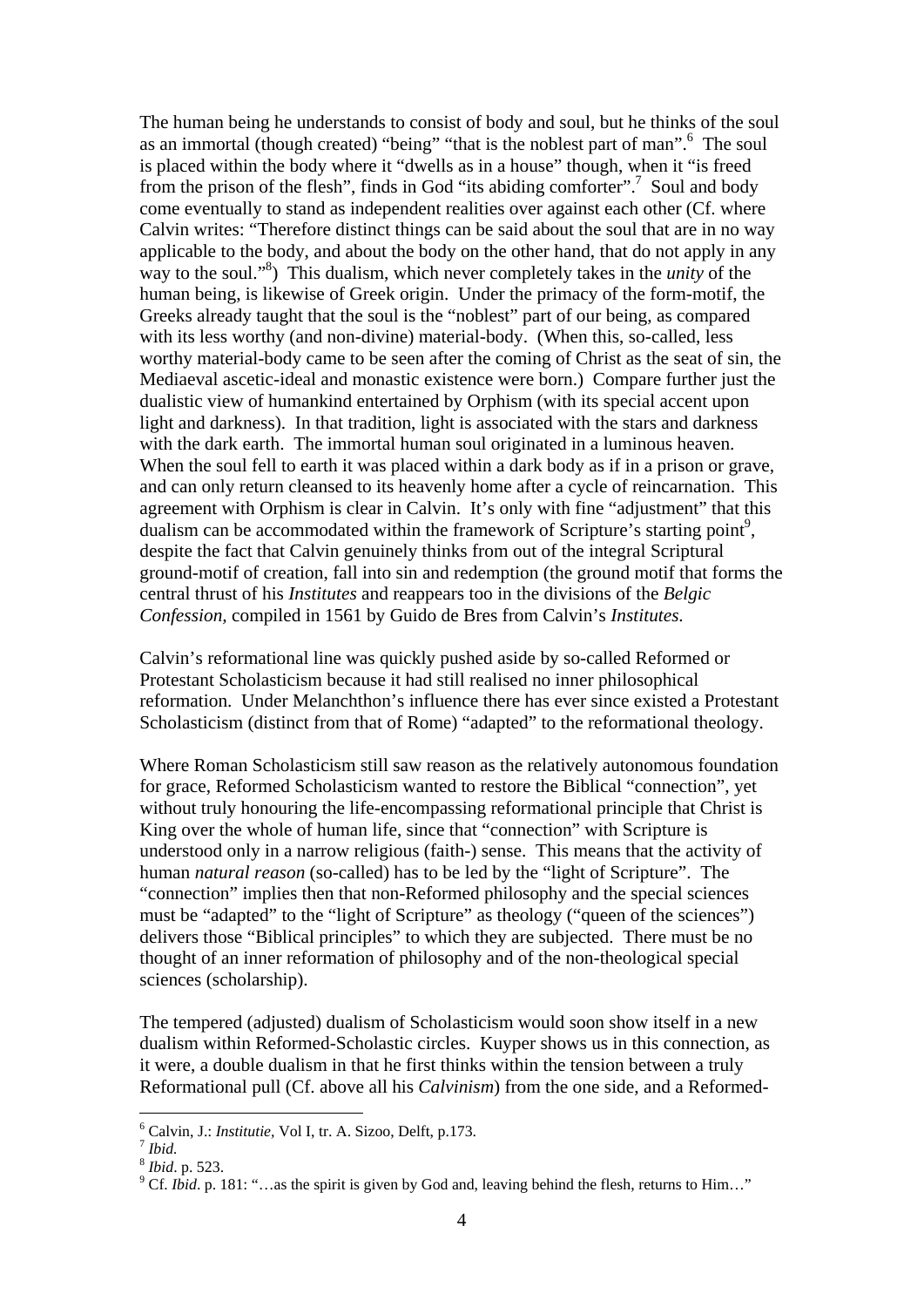Scholastic pull from the other; then secondly, the dualism within Reformed Scholasticism unfolds in his doctrine of common and special grace.

His return to the teaching of a radical perversion of human nature makes clear to us that Kuyper has left the Roman Scholastics far behind. The addition within creation of a supernatural grace to human nature, which they had taught, was unacceptable to Kuyper because he identified creation and nature.<sup>10</sup> This informed his Protestant-Scholastic view of nature and super-nature, and his view of the relation between state and church, got its shape within that. "The starting-point of the State lies in nature as it exists; that of the Church by contrast is supernatural." Further, " The contrast is and remains this, that the starting-point of the State lies in Creation, in nature as it exists, in common grace, while the starting-point of the Church lies in Re-creation, in miracle and in particular grace."<sup>11</sup>

Christ, as head over special grace (and the church) exercises no "direct" but only "indirect" influence upon the territory of common grace. This occurs as "the lamp of the Christian religion alone inside the walls of this institution, shines its light through the windows into the far distance and upon all those sectors and connections of our human life, that reveal themselves in the diverse expressions of human life and activity".<sup>12</sup> That is why the congregation of Christ with "its influence upon state and civil society desires nothing other than *an ethical victory*, not the compulsion of confessional ties, nor even the expression of high-handed mastery."13 This "indirect influence" struggles to "lead human life to a higher level, enriching it, ennobling it and encouraging it to flourish in its fullness".<sup>14</sup>

Though Kuyper never sees these two spheres of common and special grace as separated, the confinement of Christ to church and worship will not allow his reforming power as mediator of salvation to work *integrally* through into the full life of the Christian. The last two quotations reveal the recognisable effect of Scholastic dualism (in the Reformed-Scholastic sense), where state (and "society") must bring us, with "indirect" light from Scripture, to "an ethical victory", whereby the church as a result, will "lead human life to a higher level". In orthodox-Scholastic terms this would read as follows: "The state carries humanity to its highest natural level, namely morality (Aristotle's opinion), while the church leads humanity to its supernatural perfection".

Kuyper was unable, with these distinctions, to point the way to an inner reformation of whatever lies in the territory of "common grace" beyond the church and special grace. In principle, therefore, there remains "freedom" for non-theological philosophy and special sciences to find connections with current (non-Christian) philosophy and special sciences within the same framework of "common grace". This entirely external association brought about by theology between so-called natural thinking and the "light of Scripture" opens for Reformed Scholasticism no perspective on the inner reformation of philosophy and the non-theological special sciences.

<sup>&</sup>lt;sup>10</sup> Kuyper, A.: *De Gemeene Gratie*, 3<sup>rd</sup> unchanged impression, J.H. Kok N.V., Kampen, 1931-2 (three volumes). Cf. *Vol. II*, p. 85.

<sup>&</sup>lt;sup>11</sup> Kuyper, A.: *Ibid.*, III, p. 110.<br><sup>12</sup> Kuyper, A.: *Ibid.*, III, p. 272<br><sup>13</sup> Kuyper, A.: *Ibid.*, III, p. 279<br><sup>14</sup> Kuyper, A.: *Ibid.*, III, p. 249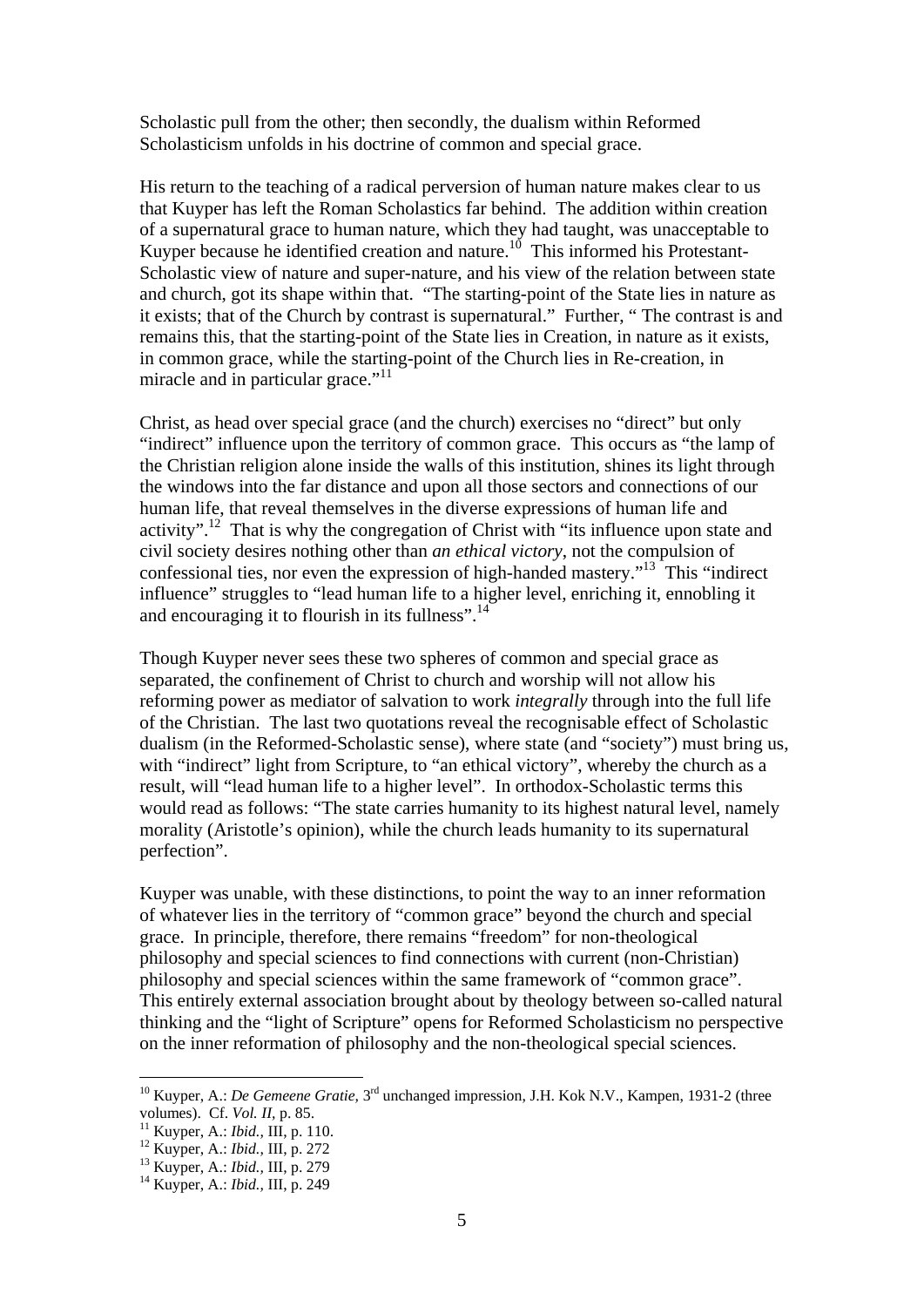#### **On the way to Inner Reformation of Thought**

If we pay attention to Kuyper's truly reformational fundamental concept (and it has to be seen as the *major line* in his two-fold thought-pattern), we find a perspective that offers the necessary pointers *towards a truly reformational* understanding of science, one that escapes every dualistic accommodation attempted by scholasticism.

In his lecture on "Sphere Sovereignty" in 1880, Kuyper bluntly confesses the kingship of Christ as the *incarnate Word* from which nothing in this world is to be stolen. In his "Calvinism" of 1898 he naively confronts the fundamental cosmological confession of the "ordinances of God" on the diverse terrains of life.<sup>15</sup> Kuyper's reformational starting point comes to the fore most clearly in his conviction that the Calvinist life- and world-view has to be rooted in the understanding of the human relationship to God. And such a life- and world-view will have to manifest a lifeencompassing character: "If such an action is to put its stamp itself upon our entire life, it must start from that point in our consciousness, in which our life is still undivided and lies comprehended in its unity, - not in the spreading vines, but in the root from which the vines spring." That point is the "depths of our hearts" from which "the different streams of our human life spring and separate themselves" and where "all the rays of our life converge as in one focus."<sup>16</sup>

This is how Kuyper describes the reformational basic concept, as he gives greater precision to the meaning of humankind as created in the image of God: "But just as the entire creation reaches its culminating point in man, so also religion finds its clear expression only in man who is made in the image of God, and this is not because man seeks it, but because God himself implanted in man's nature the real essential religious expression by means of the "seed of religion" (*semen religionis*)… God Himself *makes* man religious by means of the *sensus divinitatis* i.e. the sense of the Divine), which He causes to strike the chords on the harp of his soul."<sup>17</sup> Here we find in clear and certain terms, without any adulteration, Kuyper's truly Scriptural confession of the human heart as the focus and religious root-unity of our whole earthly-temporal existence, from out of which concentration-point flow all life's actions. Kuyper's insight here is unique! (Even Bavinck distorts the Preacher's word: "Keep your heart above every other thing, for out of it come the issues of life", in Scholastic fashion and – in line with the persistent dualism in that view of human being – sees the heart only as the seat of innate passions that belong among our "capacities for desire").

If Kuyper had been consistent with this foundational insight relating to humankind, he could have avoided the often-threatening dualism which partitions his doctrine of common and special grace as a consequence of the persistent influence of the Scholastic nature-grace ground motif. It is no imaginary danger that this doctrine of Kuyper's drives a wedge between creation and redemption, and in so doing, robs the Scriptural ground motif of its radical (penetrating through to the root) and integral (all-embracing) character.

<sup>15</sup> Kuyper, A.: *Calvinism* (tr. H Beets) *Sovereign Grace Union,* London, 1932. p. 114ff. <sup>16</sup> *Ibid*. p. 42-43 17 *Ibid*. p. 79-80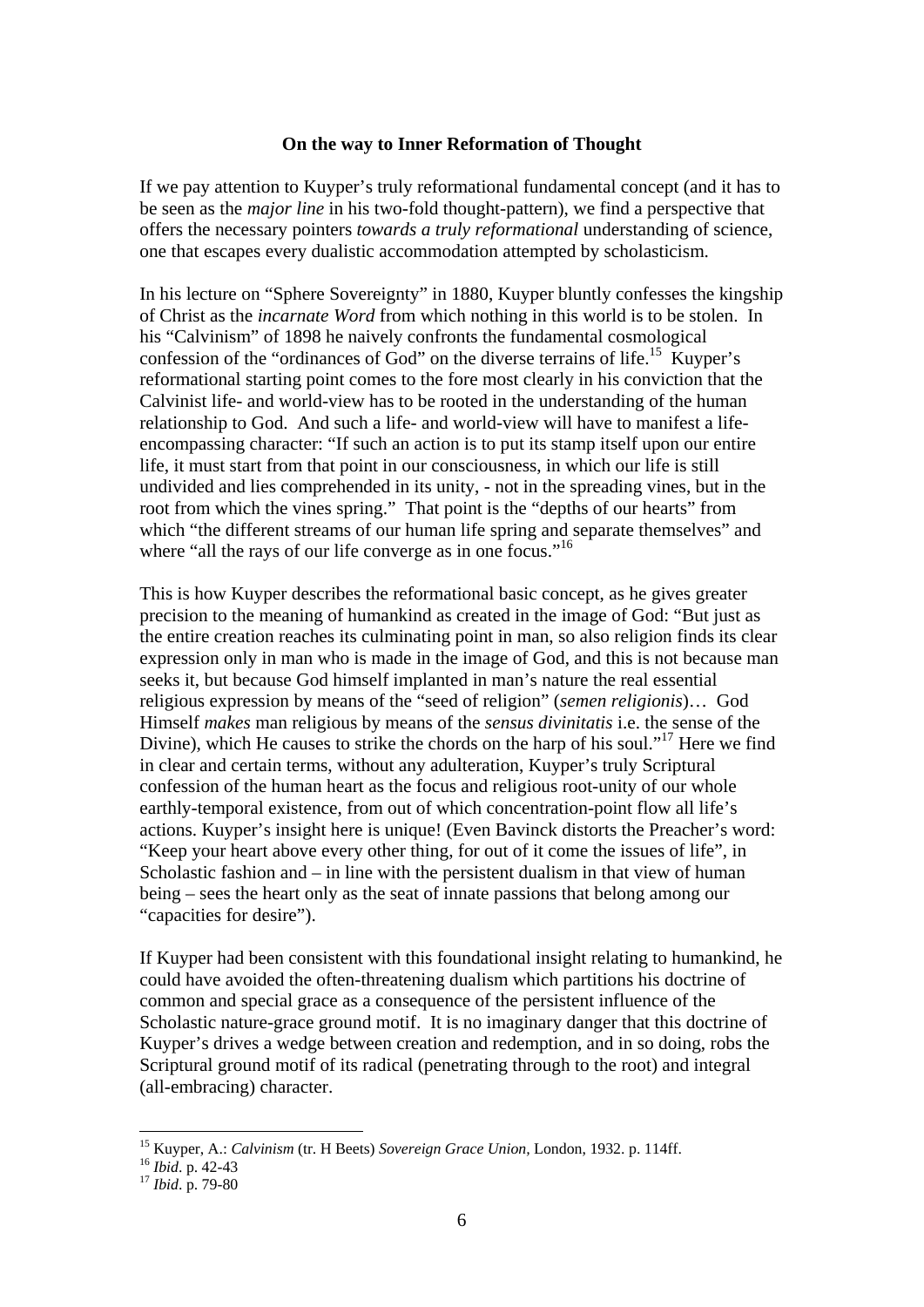Because Kuyper identifies creation and nature (as the terrain of "common grace") the direct relation to Christ is broken, because Christ belongs in the "super-natural" realm of special grace. The non-ecclesiastical sphere of common grace (creation) is thus withdrawn from the Lordship of Christ. For an illustration, compare Kuyper's remark about the position of the State with regard to God and Christ: "In this extremely difficult and complicated dogmatic question, we have to identify the decisive dividing line, allowing sovereignty to come into its own, not losing our way by setting Christ in the place of God, as though earthly order and civil power come from Christ and the *regnum oeconomicum* (tr. – the rule Christ exerts as God-man rather than as second Person of the Trinity)."<sup>18</sup> Compare also the third volume of "De Gemeene Gratie" (p.123) where Kuyper points out that the Apostle doesn't call government the "Servant of Christ" but the "Servant of God". "Neither do we say that the Government rules by "the grace of Christ", but by "the grace of God".

So, though Kuyper, following his own basic insight that the heart is the root-unity and origin of all the life-expressions of a person, might have pressed on to the reformation of the so-called natural terrain (of common grace), he continues instead in Reformed-Scholastic style to maintain a seemingly neutral, natural "substructure" for the supernatural sphere of special grace, one that only stands in need of incidental correction and supplementation by the light of Scripture. This uncoupling of Christ from the "natural terrain" leads Kuyper himself as far as accepting a factually neutral "belief" in God's providence that "almost anyone" could accept as well: so long as Christ does not figure in it at all. He advocated this conception specifically in connection with the "Town-council prayer". "To assure the broadest possible acquiescence" one must place the prayer "within the general territory of Common Grace. Nothing else can then intrude in it than the belief in God's providence, in his providential dispositions and the hiding or manifesting of Divine blessing. A prayer that now remains within this circle of providence can be prayed by almost anyone."19

According to Kuyper, it is possible to gain a "natural" knowledge of the "creaturely law-order", outside the compass of particular grace. "Now because this Common Grace is independent of Special Revelation, the whole legal order that made its appearance in every nation outside Israel, and notably in Rome's mighty City State with such exquisite refinement, at least in private law, has to find its explanation in the natural human life."20 Therefore Kuyper sees "human life, in both its existence and its history" as "source of "knowledge" (see *A-R Staatkunde I* p. 57). Kuyper's view of natural human knowledge reveals that he has "reformed" the orthodox-Scholastic standpoint (in which natural reason, as a relatively autonomous underpinning for the superstructure of the sphere of grace, can arrive without any Biblical revelation at a so-called natural knowledge of the cosmos) in a typically Reformed-Scholastic direction; he understands that "Special Revelation (offers) for law nothing more than confirmation, correction and supplementation<sup> $21$ </sup> See also p. 84: "Special Revelation then, chiefly provides foundations, correction and supplementation for law which operates out of other sources."

<sup>18</sup> Kuyper, A.: *De Overheid, Locus de Magistratu, 2nd* Ed'n. Kampen (no date) p. 189

<sup>&</sup>lt;sup>19</sup> Kuyper, A.: *Anti Revolutionaire Staatkunde, Vol. II, J.H.Kok N.V. Kampen 1917. p. 285* <sup>20</sup> Kuyper, A.: *Ibid, Vol. I, 1916. p. 31.* <sup>21</sup> *Ibid. Vol. I, p. 35.*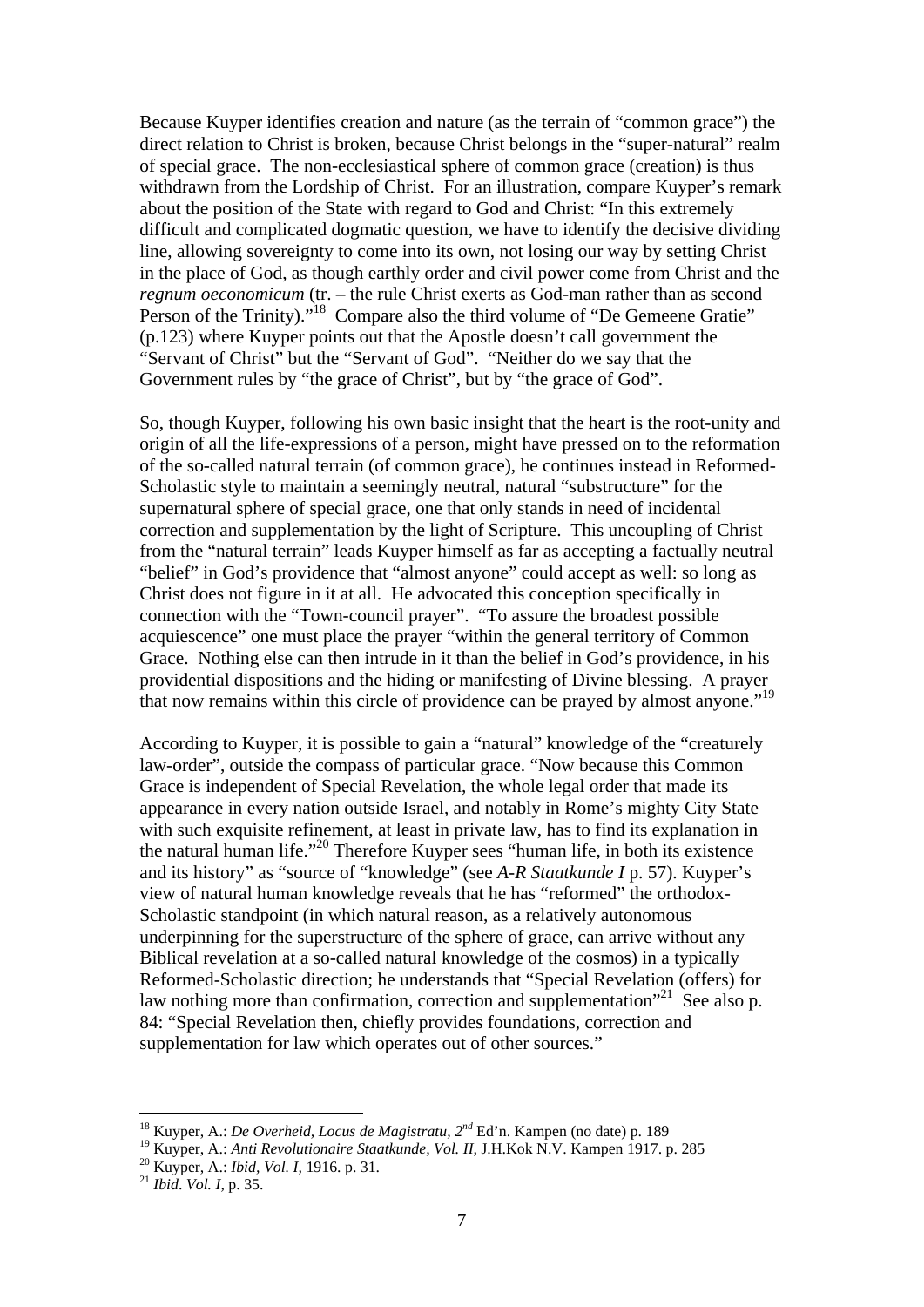The knowledge and science of the "natural" terrain, is not inwardly reformed, but only fertilised by and "accommodated to" "the light of Scripture" (Special Revelation). This perspective draws Kuyper away from his Scriptural foundation and in consequence of his creation / redemption dualism, he cuts off at the root his path to a radical reformation of (the current) philosophy and non-theological sciences.

But if we concentrate instead on the perspectives that open within on his Christian religious foundational conception, then lines are there revealed that make that inner reformation of philosophical and special scientific thinking possible.

# **Positive Reformational Thinking**

To stay within the confines of an article, we have brought forward repeatedly the anthropological aspect of the problem. From precisely this angle, Kuyper's insights show us how to make clear the meaning of reformational-Christian thought.

As already explained, the common soul-body-dualism is rooted in the Greek formmatter motif, while the substance-problem lurks behind it. The human *anima rationalis* (rational soul) is from the start given independence as a "substantial, *spiritual*, complex of functions" that may exist apart from the body, which is a "substantial, *natural*, complex of functions". In reality, the rational soul as a "substantial, spiritual, complex of functions" is therefore an abstraction from the full existence of the person and can in no way be identified with that complete unity of human self-hood that forms the deeper root of our existence. Human self-hood transcends the temporal order of our existence since it forms the concentration point of all the expressions of human life, as its root-unity – an insight that Kuyper already shared completely. The human "selfhood" or "I" is not to be identified with an ethical function, reason, will, feeling or any other temporal aspect of existence because that diversity of temporal aspects disperses every attempt to find the radical unity of human existence within it. Can human selfhood be sought in the biotic life-function (an organic soul), in the sensitive function (a psychic soul), in the thought life (a rational soul), in the historical function (a self-transcending soul in the sense of historicist existence-philosophy), in the social function (the typical proclamation of humans as communal-"beings") or in the ethical function (e.g. Fichte's "absolute I" as the hypostasis of a person's moral function)? The *dispersal* of human selfhood among the diverse temporal aspects appears clearly from this way of putting the question, which shows that human "selfhood" has to lie at a deeper level. These diverse aspects (functions) find their source and deeper root-unity in human "selfhood" – and therefore the question of who and what is the human being's full selfhood, cannot be answered by the multitudinous scientific disciplines, since science (even theology) is bound to the temporal order of existence. So the eye of science will always be diverted among the different aspects of reality that mark off her research fields, namely the numerical, spatial, motional, energetic, biotic, psychic, analytic, historic, lingual, social, aesthetic, juridical, ethical and pistic aspects; it will be unable to penetrate to that full human selfhood that transcends the aspectual diversity.

To get through to that radical unity and so acquire true self-knowledge, human thought must focus concentrically on the "depths of our hearts" from which "the different streams of our human life spring and separate themselves" and where "all the rays of our life converge as in one focus." (Kuyper). The fundamental human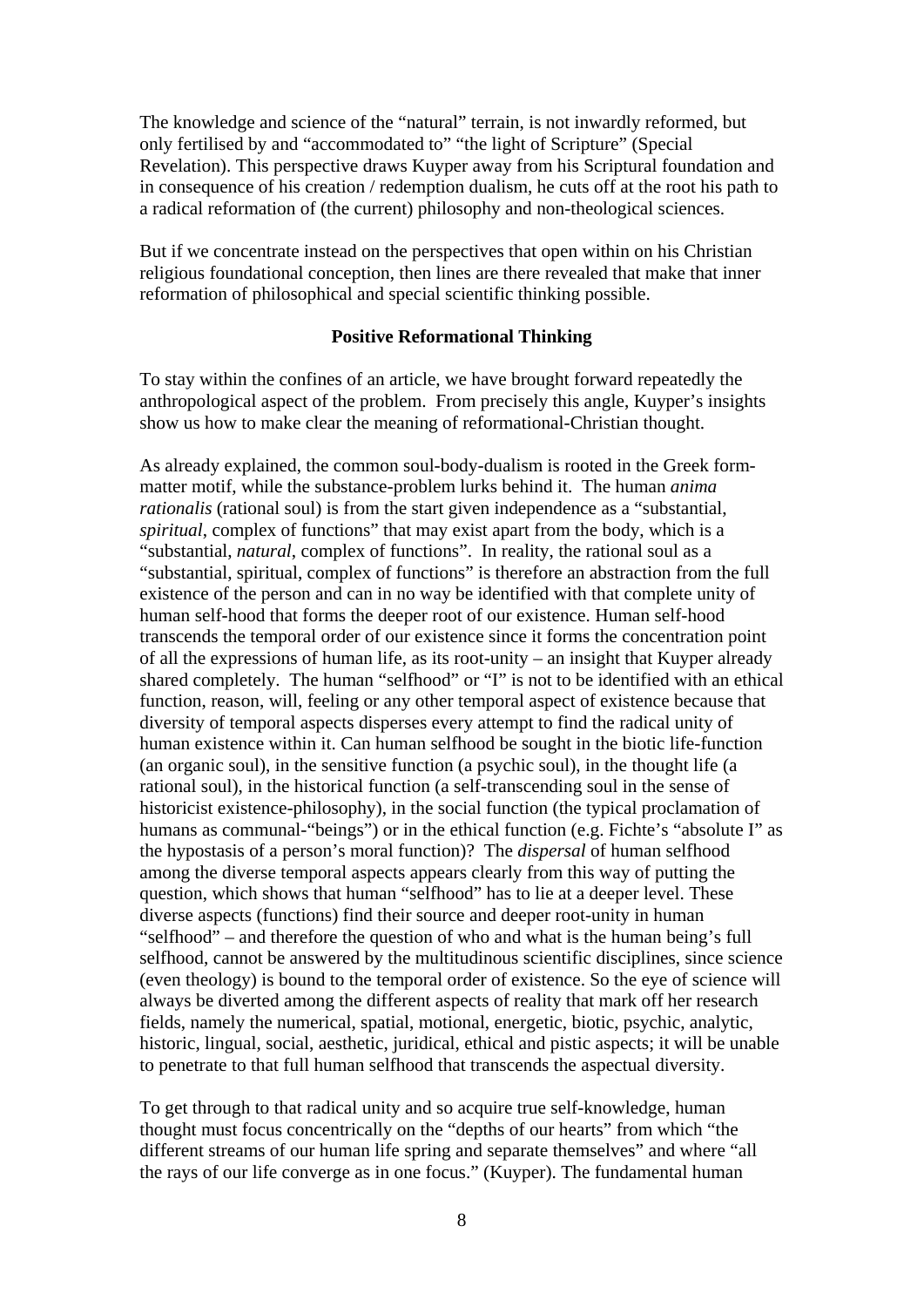relationship to God is decided in that root of existence (as, according to Calvin, true knowledge of man depends upon true knowledge of God). Kuyper declares that: "God himself *makes* man religious by the *sensus divinitatis* (experience of the eternal) which plays upon his heart strings". In this statement, his eye falls on the innate human search for its origin. The fall into sin has misdirected that compulsion and steered it away from God on a false course towards something creaturely that is elevated to an absolute status and to which fallen people consecrate their hearts in feigned humility. Doing so, they forfeit true self-knowledge – that depends wholly, as was said, on true knowledge of God. Reliance on the metaphysical substance-concept, which harks back to Greek philosophy, show us how a so-called autonomous reason attempts in *apostasy* to identify human selfhood with an independent "spiritual function-complex" abstracted from concrete existence, and cannot arrive at radical self-knowledge on the basis of the accommodating nature-grace ground motif (which continues to operate in Reformed Scholasticism.)

It is only revealed to us that we are in the grip of the Absolute when in complete surrender to the central Biblical ground motif of creation, fall and redemption. This central meaning of the Biblical ground motif has to be distinguished from its significance as simple articles of faith. The ground motif must in fact be the *startingpoint* for both our theological and our philosophical thinking activity, as it cannot be "made dependent on theological interpretations and concepts, which are fallible human endeavour, tied to the temporal order of our existence and experience".<sup>22</sup>

Kuyper had already observed this distinction: "So one stood before two different things. On the one side before the knowledge of God, as God himself offers it in Holy Scripture to all those he calls. But also, on the other side, before a broad field of varied, intricate, outworked and difficult studies that were of a scientific nature."<sup>23</sup> And that's why: "on his death-bed it will profit the theologian not a bit that he knows an astonishing amount of divinity, and the one and only question his children ask will be whether he possesses that knowledge of God, of which John says: 'This is everlasting life, that you know the one, true God and Jesus Christ whom he has sent.<sup>'</sup> ..24

Therefore, the radical meaning of the Biblical ground motif "can only be revealed by the Holy Spirit, because he opens our hearts so that our faith will no longer be a mere acceptance of formal articles of our Christian confession, but a *living* faith, serviceable to the central working of God's Word in that heart – the religious centre of our life. Naturally creation, fall and redemption through Jesus Christ (the incarnate Word), in the communion of the Holy Spirit are also articles of faith that every dogmatic theology handles – along with other articles that actually or by implication are founded in Holy Scripture. But in their radical meaning – as the ground motif of the Word-revelation and the key to true knowledge – creation, fall and redemption are no simple articles of faith; they are rather the Word of God itself in its central spiritual power, directed to the heart, the religious centre of our existence. Confronted by the Word of God in his heart, man can offer nothing, but only listen and receive. God does not speak to theologians, philosophers and scholars, but he does speak to sinners – lost in themselves and reborn as children of God by the work of the Holy Spirit in

<sup>22</sup> Dooyeweerd, H.: *Wat is die mens?,* Sacum (no date), p. 15. 23 Veenhof, C.: *In Kuyper's Lijn,* Oosterbaan, Goes, 1939, p. 57. 24 *Ibid*. p. 58.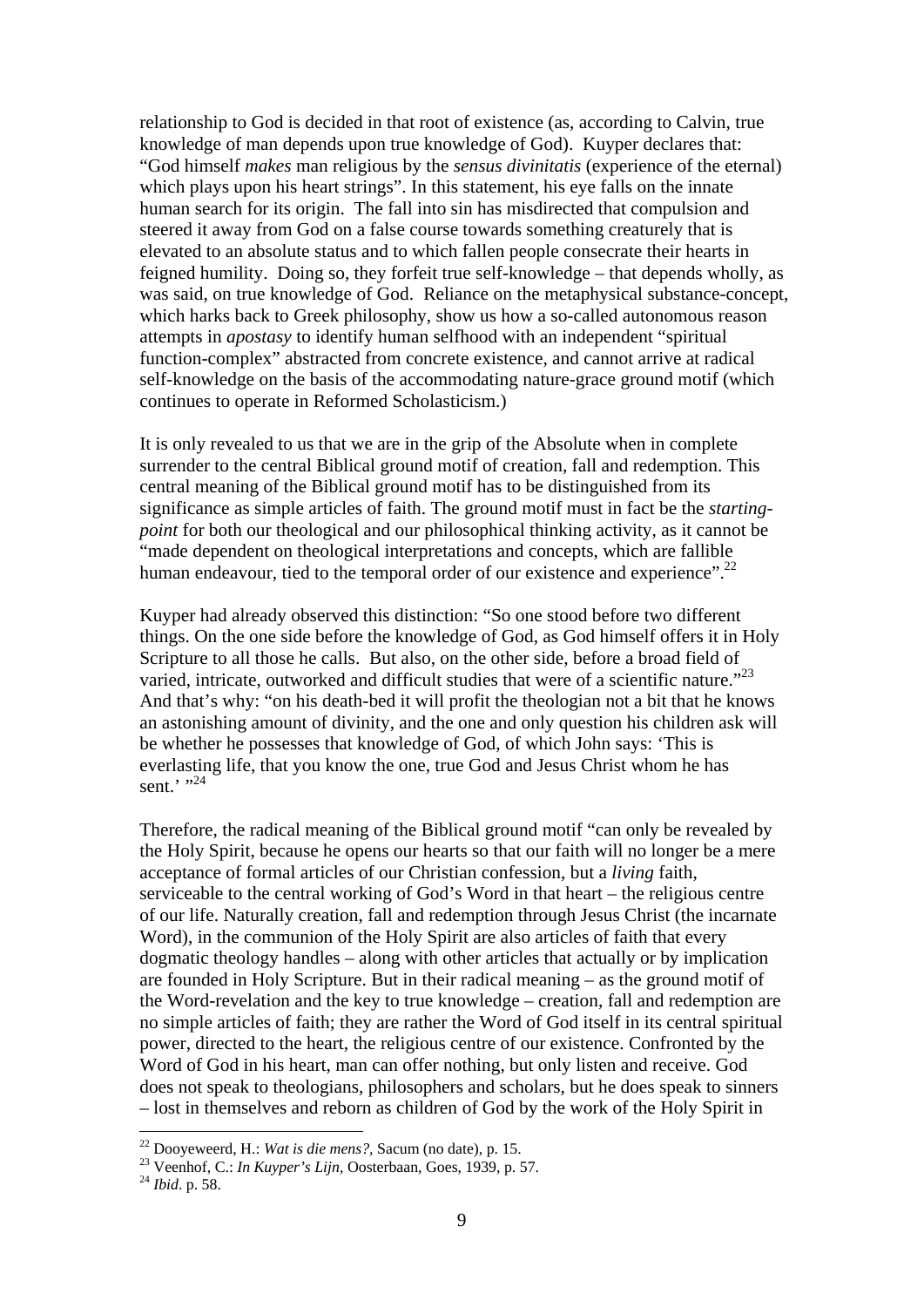their hearts. The Word of God in this central and radical meaning must penetrate to the root of our being and become the central motive-force of our whole Christian life – a life with its rich diversity of aspects, spheres of calling and departments in temporal reality. As such, this ground motive of creation, fall and redemption ought to be the central starting-point and motive-force of our theological and philosophical thinking." $^{25}$ 

Under the influence of this central Biblical ground motif, thought escapes in principle from all the dualistic attempts at accommodation that bisect human existence between an "immortal rational soul" and a corruptible "material body". In no way does Scripture teach that an abstract complex of functions (as form substance) departs the body at death, but it confesses that the heart is the complete, central, root-unity of the human being as created in the image of God, impossible to identify with any abstract portion of the temporal body-structure. It is precisely the created-ness of every creature that eliminates the very possibility of non-dependently existing substances in temporality. All things exist in an interwoven coherence, dependent equally on the cosmos-encompassing law of God from which each creature acquires the determination and boundary of its meaning. By "law", as Kuyper already noted, is not intended only the "Ten Commandments; not even the Mosaic law, nor the moral or ceremonial law." Instead, "what must come into view is that whole concatenation of laws, in every creaturely thing, by which everything exists that God created on, or above, or under the earth."26

At the same time, it is this *meaning*-determination and *meaning*-character of the creature that stands radically opposed to the substance-concept of the Greek philosophy (as it persists in Scholasticism and Reformed Scholasticism too), because it is exactly the meaning-character of reality that demonstrates the *non-independent*  mode of existence – finding no rest in itself – of reality under the law of God.

The fall into sin, therefore, brought into being no independent power over against God, but only brought about an apostate direction for creatures, whereby the inherent compulsion towards an origin has come to serve the fall. Sin, thus, does not reside in some or other abstract complex of functions of human temporal existence, or even in its so-called "lower desires". Such a conception still hangs on to the Greek dualism in which the un-formed chaotic principle of matter represents the non-divine in the cosmos and locates this imperfection in humans in their "earthly material body". The common psycho-creationist standpoint, which understands that God implants the human (rational) soul, from without, in a pre-prepared bodily substance by a special act of creation, runs up against the second part of the central scriptural ground motif, namely the radical (it penetrates to the root) corruption of humankind in its fall into sin. (The psycho-creationist standpoint has sometimes been accepted by reformed theologians). $27$ 

If we were serious about the radical corruption of humanity, this would have to mean that God's special act of creation (of a so-called *anima rationalis)* would bring forth a sinful soul: an absurd consequence and totally unacceptable. The only escape is to

<sup>&</sup>lt;sup>25</sup> Dooyeweerd, H.: *op. cit.*, p. 15.<br><sup>26</sup> Veenhof, C.: *op. cit.*, p. 30.<br><sup>27</sup> See Honig, A.H.: *Gereformeerde Dogmatiek*, J.H.Kok N.V. Kampen 1938, p. 362. (He even speaks of the body as the "tool" of the soul – the well-known image of Plato!)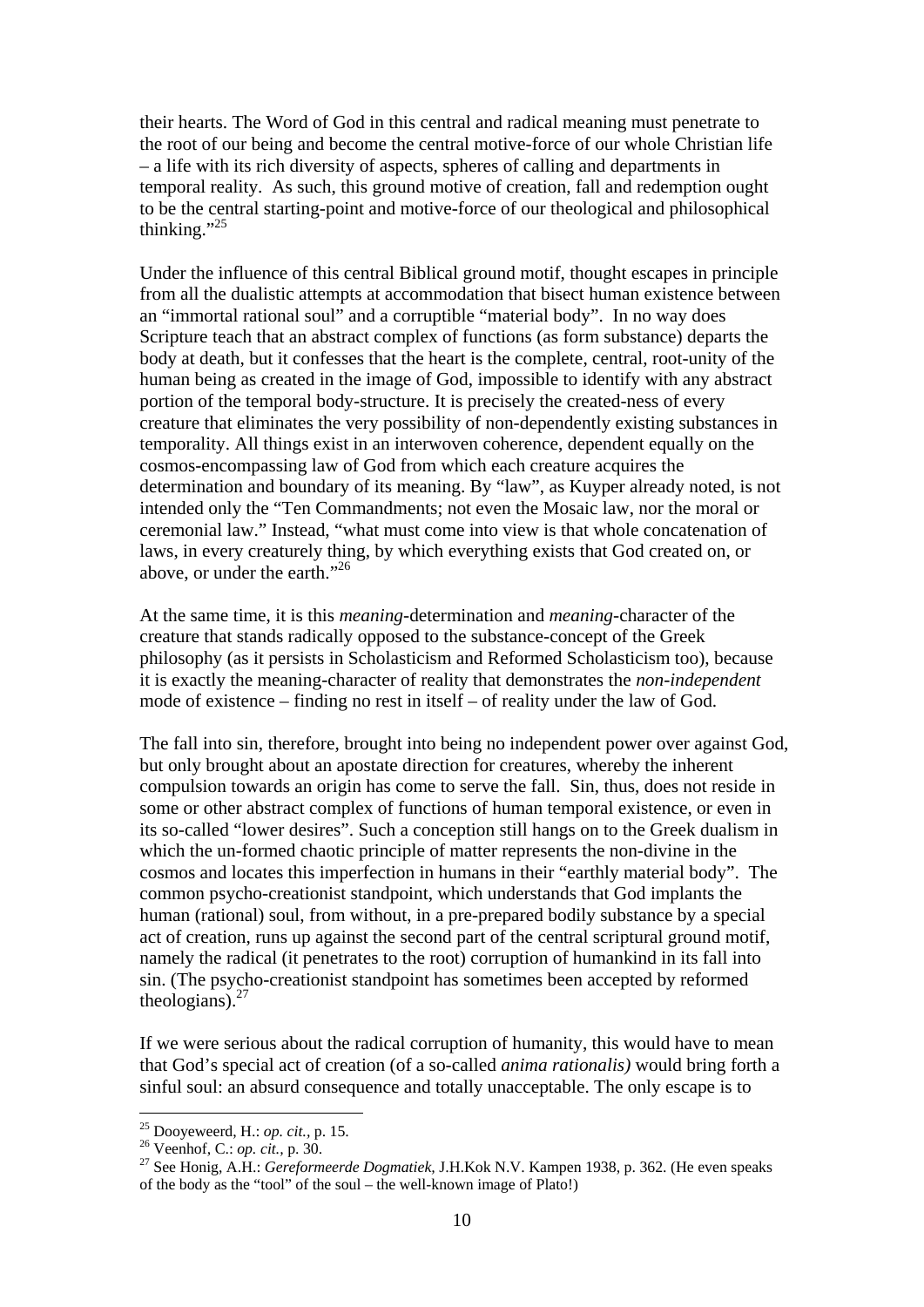refer sin Scholastically to the body's lower lustful capacities, but this too appears directly in conflict with the Scriptural motif of human *radical* depravity as a result of the fall. The perseverant form-matter dualism, backed up by the Greek substanceconcept, self-destructs in dissolving antinomies, because the Scriptural ground motive *reveals* its emptiness and inner tension and indeed makes it *meaningless* in this central confrontation.

The fall into sin penetrates for that matter through every temporal branch of human existence and into the religious root-unity of self-hood. As religious centre this selfhood is the full unity (the I-ness) of the human being, in the transcending of the temporal human function-mantle and the focus of its existence. It is not a theoretical abstraction, since, as heart or soul (also called the inner person in Scripture) human self-hood forms the root-unity of the personality (which is concentrated in it). Within the cadre of this bi-unity of the human full self-hood and its bodily function-mantle (which extends it over the whole temporal spectrum of its existence) we have arrived at an image of the person that has been sculpted under the influence of the Biblical ground motif and which makes every dichotomy or dualism of human existence impossible. And that is the same self-hood that is radically corrupted by sin. See only Gen. 8:21; Matt. 12:34 and 15:19. When Paul speaks of the "lusts of the flesh", he points only to mankind's sinful nature, and that sinful nature is concentrated in the heart as the religious focus of our existence. Because this is not merely a "supernatural" gift of grace that was lost in the fall, Christ as mediator of redemption claims the regenerate *heart* for the whole-hearted service of God in Christ. Christ, the king of the whole life and not solely of the church and worship! As Kuyper put it already: "There is not a square inch of the whole territory of our human life, of which Christ who is sovereign over all, does not shout: 'Mine!' "<sup>28</sup> The entire cosmos finds in Christ, in his human nature, i.e. as the Root of the reborn human race, its fullness of meaning and its totality of meaning. Christ's radical turning-round of the unfaithful apostate root of the cosmos reveals him in his conserving and renewing work in temporal reality (currently known as common and special grace).

In Christ, as the second Adam, God looks upon the fallen cosmos in grace because the temporal structure of reality in which faithful and unfaithful share alike, is maintained by his conserving activity of grace. Renewing grace (also known as regenerating and special grace) includes only the "ecclesia invisibilis" (invisible church). In this way, Christ maintains the fullness of meaning of the creation and necessarily comes to be revealed in time also as the root of conserving grace.<sup>29</sup> The revelation of the body of Christ is therefore not restricted to the church, since the Christian university, school, state, marriage and family etc. are equally revelations of the body of Christ – Christ, the transcendent-religious root of every Christian life-form.

It is impossible to speak of a neutral sphere within so-called common grace, where the total antithesis, for or against Christ, does not radically apply. Whoever tries therefore to trace back the so-called common grace only to God as creator, opens a gulf between creation and salvation and robs Christ of His Kingship. Conserving grace too (common grace) finds its religious root in Christ as its King, without which God does not look upon his fallen creation in grace.<sup>30</sup> To recognise the church as an institution

<sup>28</sup> Veenhof, C.: *op. cit.,* p. 43.

<sup>&</sup>lt;sup>29</sup> Dooyeweerd, H.: *A New Critique of Theoretical Thought*, Vol. III, Philadelphia, 1957, p. 525<br><sup>30</sup> Cf. Dooveweerd, H.: *Vernieuwing en Bezinning*, Zutphen, 1963, p. 37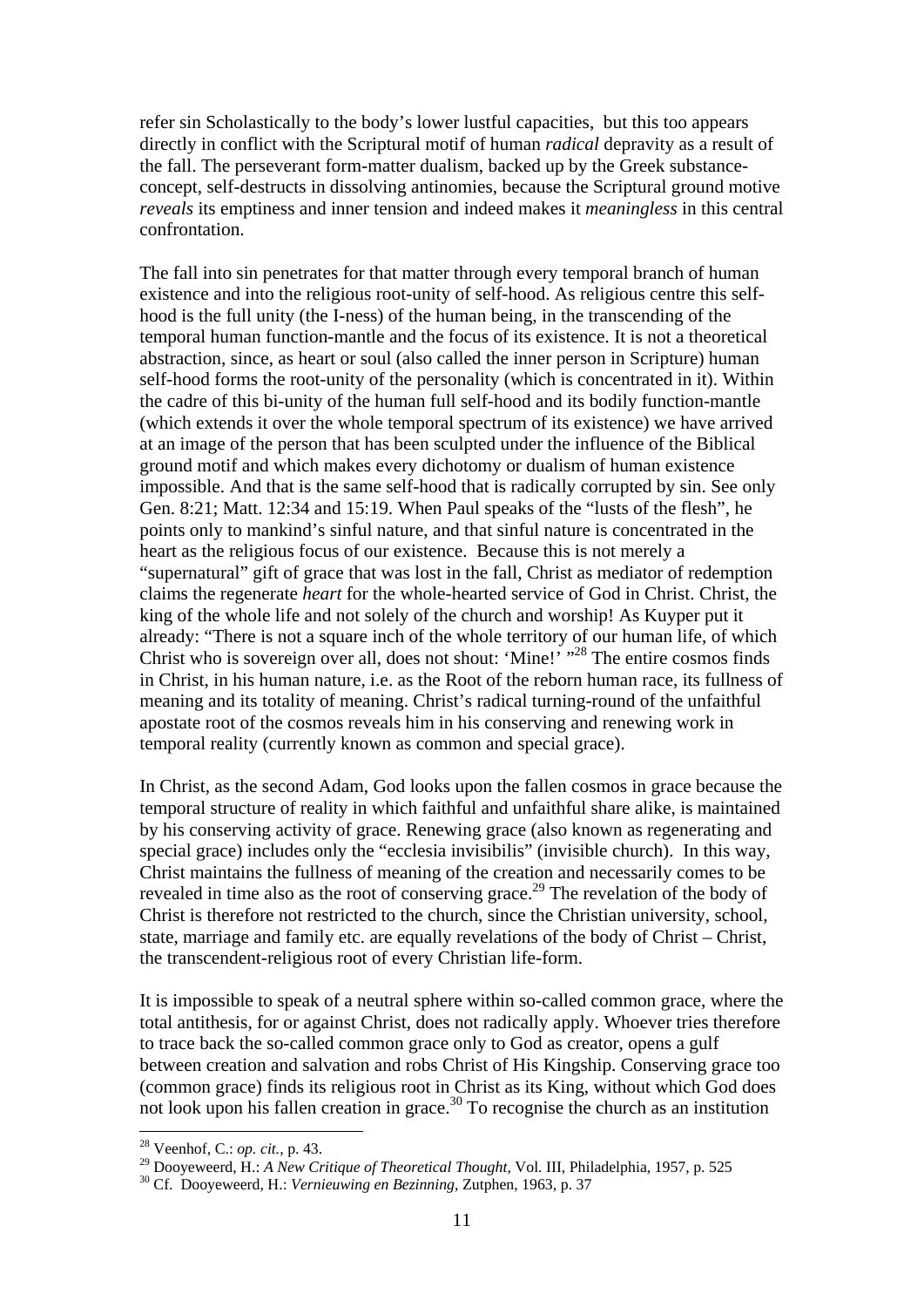of special grace *within* the temporal created world-order, concerned to restore of a God-focused disclosure to the creational human faith-function, cannot lead, with the foregoing distinctions, to a partition of human existence into two zones, of common and special grace; a separation that only perseverant Scholastic nature-grace dualism demonstrates (with the wedge between creation and redemption).

## **Life embracing Reformation**

In Christ, human life over the whole line is brought again into obedience to God. This is an obedience to the God-ordained norms for all human life that are firmly laid as universally applicable into God's creation order – an obedience only possible in Christ, because he as the incarnate Word has fulfilled the law for us.

This shows us that the practice of radical-reformational-Christian scholarship (philosophy and special sciences) isn't just the "adaptation" of traditional philosophy to Christian teaching by "the light of Scripture"; it fights for the reformation of our philosophical (and special scientific) focus – the whole-hearted service of God. By Reformed Scholasticism, this reformational struggle will understandably be seen as a threat to the position of theology as "judge" over Revelation, the source of the "principles" to which philosophy and the non-theological special sciences must "adhere". A heart gripped by the Scriptural ground motif and inwardly reforming as its starting-point even thought itself, represents for Reformed Scholasticism an idea that betrays rank subjectivism. Some understand that in this way philosophy is grounded in *religio subjectiva* rather than revelation (*phanerosis*). This opinion always obstructs the actual inner reformation of thought since it implies that all the principles for our life are given in the Bible – an idea that easily issues in rigid Biblicism.

When the Biblical ground motif lays hold of one's heart and becomes in fact the central motive-force of one's life, this centre of our existence newly re-directed towards God gives birth to obedience to the principles (given in God's law) that hold for our intellectual life; the way opens to the flowering of a genuinely Christian scholarship. The Biblical ground motif gives only *direction* and *focus* to our scientific thinking – it brings us back to obedience to those creation-norms that God has ordained in a constant structured law-order. The norms that must guide praxis in Christian scholarship are not given as such in Scripture; but the *Biblical ground motif* at work in the heart, the religious centre of our being, brings us into obedience to the appropriate creation norms as the outcome of a new *focus* upon God. As the presupposition of any radical Christian thought act, the Biblical ground motif (gripping the human heart) forms the wholly transcendent *a priori* of Christian scholarship; it directs and governs our entire thought-life as a supra- and pretheoretical religious ground motif in the root of our being. ("Religion" is understood here as what, from the heart, the religious centre, or root-unity of human existence, directs the whole of life, including its worship or religion in the narrower sense.)

Only by starting with that transcendent *a priori* can we can get to the transcendental conditions at the foundation of the practice of scholarship – something that lies outside the scope of this article.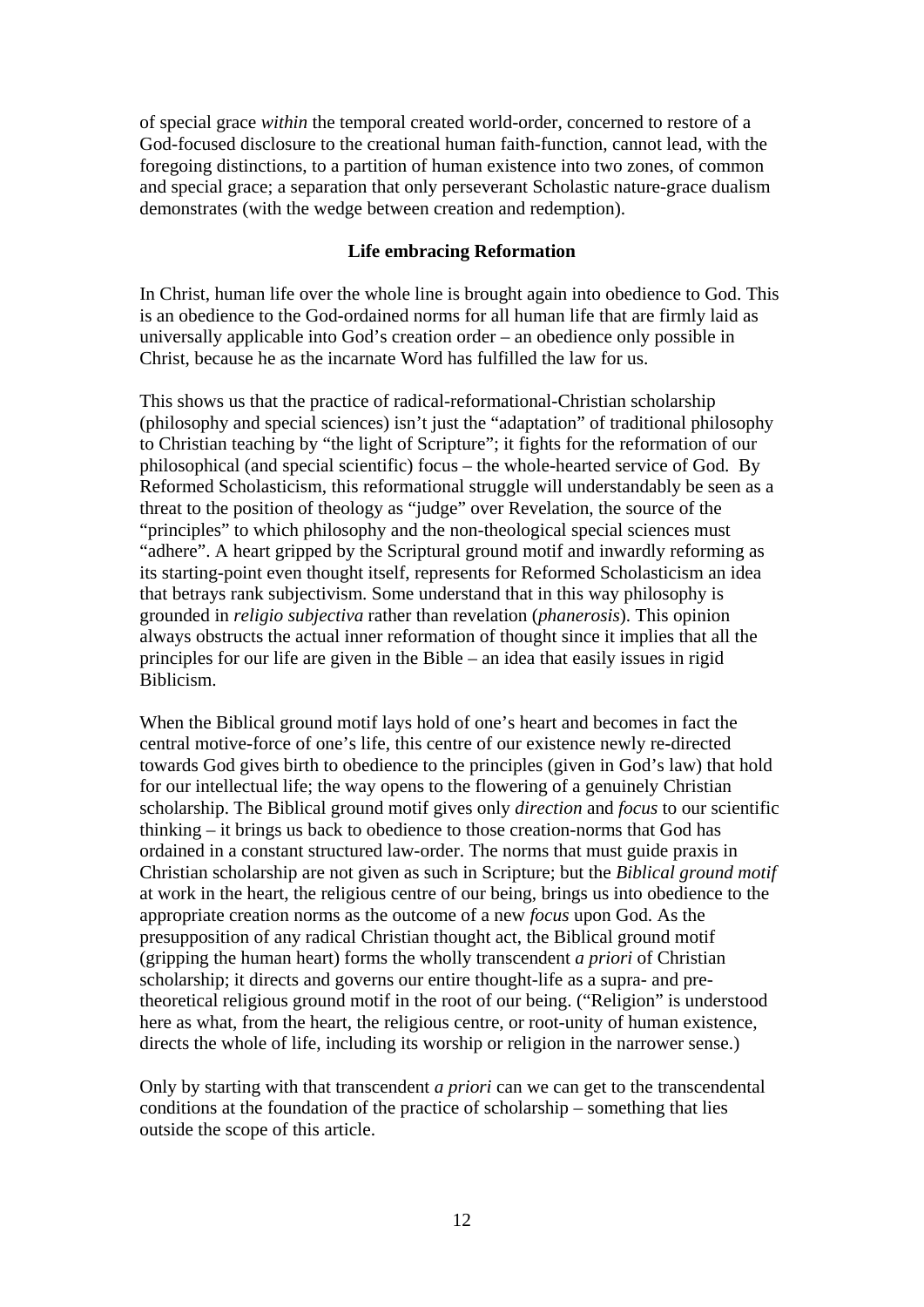For the Reformed Scholastics, the religious determination of all thinking always appears to be a form of subjectivism since they cannot see the *phanerosis-*  (revelation*-)* foundation in this standpoint. How do we actually come to a full acceptance of the Revelation? Is it the *phanerosis* (Revelation) that believes, or does the acceptance of the Revelation presuppose a grip on the centre of one's being by a revelation of the Origin? When you by-pass human self-hood in the reception by faith of Revelation you actually eliminate the subjective (not subjectivist) act of faith. It is first the *total surrender* of a person to the central Scriptural ground motif (through electing grace and the redemptive work of Christ) that causes radical turnaround in the root of our existence. In principle, this is a tying-back of human self-hood to its true Life-root – a tying-back that does not remain restricted to the church and worship, but that lets its integral effect take hold of every sector of life. This diversity of effect finds its concentration point in the human self-hood, which in obedience to God, must refer to God as the integral Origin of all things.

Reformed Scholasticism forces us then to ask the following counter-question: can philosophy be practised regardless of human self-hood? Is it possible that I practise philosophy without my I-ness substantively involved? Human self-hood is the rootunity and nucleus of personality that gives rise to the business of thinking in all people. This doesn't set the footings of philosophy in *religio subjectiva*, but it is true to reality, as an answer to the question: how do I philosophise? It isn't Revelation that practises philosophy but the person in full self-hood under the power of some religious ground motif or other. Christian philosophy and science would only be founded in *religio subjectiva* if it exalted the full unity of our self-hood, where all thinking acts have their source, to be the Archimedean point of philosophy (Archimedes is believed to have said that if he could find a fixed point *outside* the earth, he would move the earth). The Archimedean point refers to that fixed position from which an overview and an insight into the cosmic meaning-totality can be got.

Were human self-hood to figure as Archimedean point for us, then Christian scholarship would represent the most consequent form of humanism, for, where humanism still always absolutises some part or other of the person (the mind or moral will for example, in the absence of radical self-knowledge) Christian philosophy would have elevated the *person in full self-hood* to be Archimedean point for philosophy. Human self-hood (the heart) can actually never serve as Archimedean point since it is precisely one's self-hood (as root-unity of the existence from which one thinks) that, in its lack of self-sufficiency, needs a secure resting place. For that reason, Dooyeweerd writes: "The Archimedean point of philosophy is chosen in the new root of mankind in Christ, in which by regeneration we have part in our reborn self-hood." Of subjectivism, in whatever variety, there is no trace.

## **Perspectival Summary**

We have drawn attention chiefly to the *anthropological* facet of this subject. Scholasticism, it appeared, can in fact recognise only theology as Christian scholarship, because the dualistic nature-grace motif – born in the attempt to accommodate the Greek form-matter-motif and the Scriptural ground motif of creation, fall and redemption – interpreted so-called natural human reason as a relatively autonomous substructure to the superstructure of the sphere of grace. In